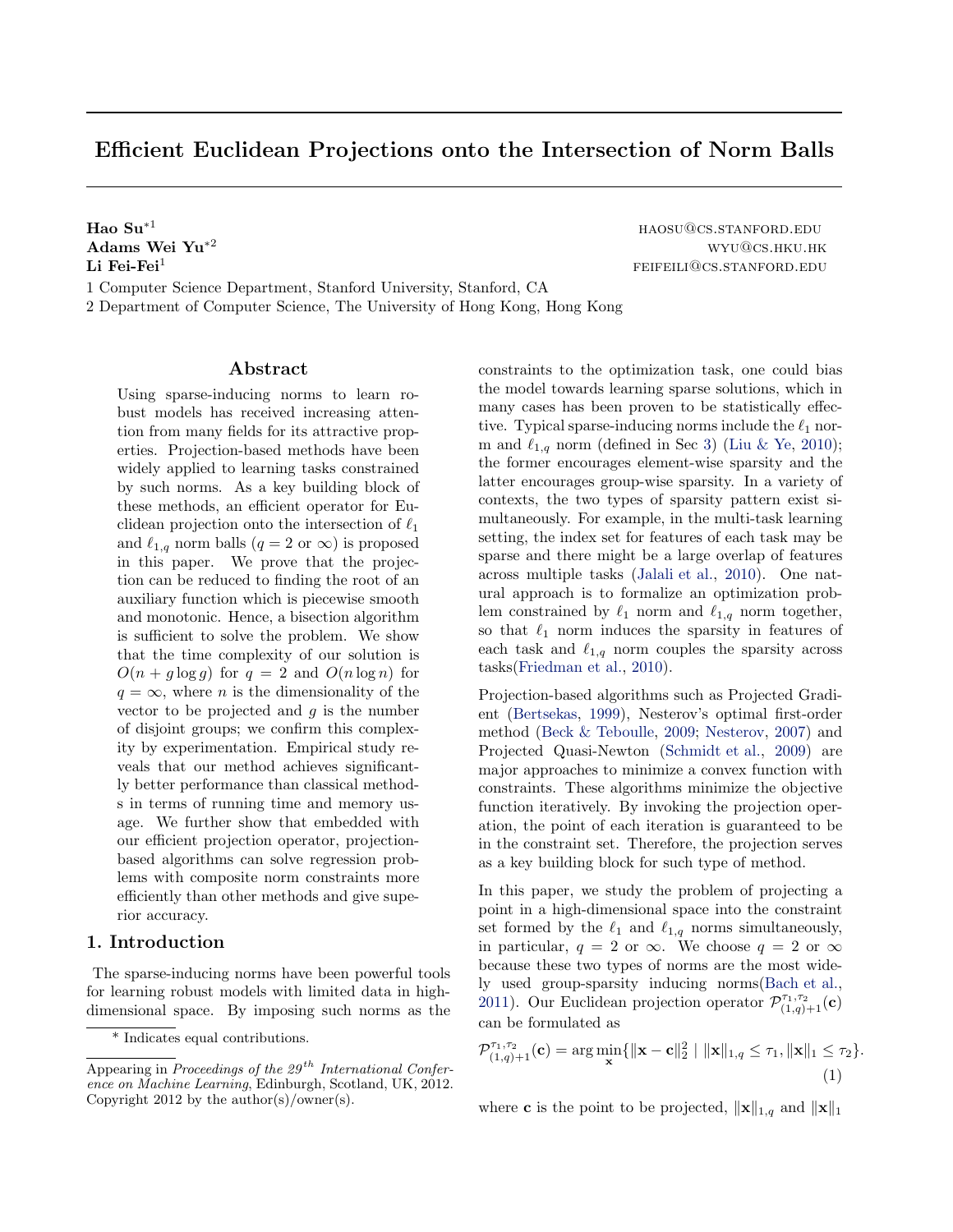are the  $\ell_{1,q}$  norm and  $\ell_1$  norm of **x** (Sec 3).

We formalize the projection as a convex optimization problem and show that the solution can be parameterized by the dual variables and the parametrization has an intuitive geometrical interpretation. Since the dual problem optimizes a concave objective, intuitively we can solve the dual variables through 2-D grid search. However, this method is costly and inaccurate. Further inspection reveals that seeking the optimal dual variable can be associated with finding the unique root of a 1-D auxiliary function. As a main result of this paper, we prove that this function is piecewise smooth and strictly monotonic. Therefore, it is sufficient to adopt a bisection algorithm to handle it efficiently. We then theoretically analyze its time complexity, which are  $O(n + q \log q)$  for  $q = 2$  and  $O(n \log n)$  for  $q = \infty$ .

Having obtained an efficient projection algorithm, we can embed it in the projection-based optimization methods to efficiently find the "simultaneous sparse" solution to the following problem:

$$
\min_{\mathbf{w}} f(\mathbf{w}) \qquad \text{s.t.} \quad \|\mathbf{w}\|_{1,q} \le \tau_1, \quad \|\mathbf{w}\|_1 \le \tau_2 \tag{2}
$$

where  $f(\mathbf{w})$  is a convex function. We illustrate this point by experimentally solving regression problems with the above constraints.

The main contribution of this paper can be summarized as follows. Firstly, we are the first to propose a specific method that is highly efficient in time and memory usage for the composite norm projection problem. Secondly, we derive a bound to the time complexity of our algorithm and theoretically show that the algorithm enjoys fast convergence rate. This result is supported by the experiments using synthetic data and real data.

# **2. Related Work**

There has been a lot of research on efficient projection operators to norm balls. Projection onto the *ℓ*<sup>2</sup> ball is straightforward since we only need to rescale the point towards the origin. Linear time projection algorithms for  $\ell_1$  norm and  $\ell_{1,2}$  norm are proposed by (Duchi et al., 2008; Liu & Ye, 2009) and (Schmidt et al., 2009), respectively. For the  $\ell_{1,\infty}$  norm, (Quattoni et al., 2009) proposes a method with  $O(n \log n)$  complexity and (Sra, 2010) introduces a method with weak linear time complexity.

The problem of projecting a point onto the intersection of convex sets has been studied since decades ago. In particular, various alternating direction methods have been proposed(Han, 1988; Perkins, 2002; Schmidt & Murphy, 2010). For example, Dykstra's algorithm (Dykstra, 1983) and ADMM

(Gabay & Mercier, 1976) are variants of the alternating projection algorithm which successively projects the point onto the convex sets until convergence. Another approach to solve the projection problem is by modeling it as a Second-Order Cone Programming (SOCP) problem and solve it by the Interior Point solver. Although these algorithms could be applied, empirical results reveal their slow convergence rate and poor scalability. Recently, (Gong et al., 2011) solves the projection onto the Intersection of Hyperplane and a Halfspace by PRF method in linear time via root finding in 1-D space. However, the problem is quite different from ours and their method could not be trivially applied. Consequently, a specific method tailored for our problem is needed.

# **3. Notations and Definitions**

We start by introducing the notation and definitions that will be used throughout the paper.

Given  $\mathbf{c} \in \mathbb{R}^n$ , the  $\ell_1$ ,  $\ell_2$  and  $\ell_\infty$  norms of **c** are defined as  $||c||_1 = \sum_{i=1}^n |c_i|, ||c||_2 = \sqrt{\sum_{i=1}^n c_i^2}$  and  $||c||_{\infty} =$  $\max_{1 \leq i \leq n} \{|c_i|\}$  respectively.

In addition, the indices of **c** are divided into  $g$  disjoint groups. Thus **c** can be written as  $\mathbf{c} = [\tilde{\mathbf{c}}_1; \dots; \tilde{\mathbf{c}}_q],$ where each  $\tilde{\mathbf{c}}_i$  is a subvector of **c**. We define the  $\ell_{1,q}$ norm of **c** as  $\|\mathbf{c}\|_{1,q} \equiv \sum_{i=1}^{g} \|\widetilde{\mathbf{c}}_i\|_q$ . The  $(\ell_1 + \ell_{1,q})$ -norm ball is defined as the intersection of *ℓ*1-norm ball and  $\ell_{1,q}$ -norm ball.

The Euclidean projections onto the  $\ell_1, \ell_{1,q}$  and  $(\ell_1 +$  $\ell_{1,q}$ ) norm balls are denoted as  $\mathcal{P}_1^{\tau_2}(\cdot), \mathcal{P}_{(1,q)}^{\tau_1}(\cdot)$  and  $\mathcal{P}_{(1,q)+1}^{\tau_1,\tau_2}(\cdot)$ , respectively.

Finally, we introduce three functions,  $SGN(c)$  =  $\frac{c}{\|\mathbf{c}\|_2}$ , MAX(**c***,* **d**) = [max(*c*<sub>1</sub>*, d*<sub>1</sub>); . . . ; max(*c<sub>n</sub>, d<sub>n</sub>*)], and  $MIN(c, d) = [\min(c_1, d_1); \ldots; \min(c_n, d_n)],$  where  $c_i, d_i$  is the *i*th element of **c** and **d**.

# **4. Euclidean Projection on the**  $(\ell_1 + \ell_{1,q})$ -norm Ball

In this section, we will introduce our approach of Euclidean projection onto the  $(\ell_1 + \ell_{1,2})$ -norm ball and  $(\ell_1 + \ell_{1,\infty})$ -norm ball. Due to space constraints, we leave most proofs in the appendix except Theorem 1.

### **4.1. Euclidean Projection on the**  $(\ell_1 + \ell_{1,2})$ -norm Ball

In this section, we first formulate the projection on the  $(\ell_1 + \ell_1)_2$ -norm ball as a convex optimization problem (Sec 4.1.1). We then parameterize the solution by dual variables and provide an intuitive geometrical interpretation (Sec 4.1.2). Finally, we determine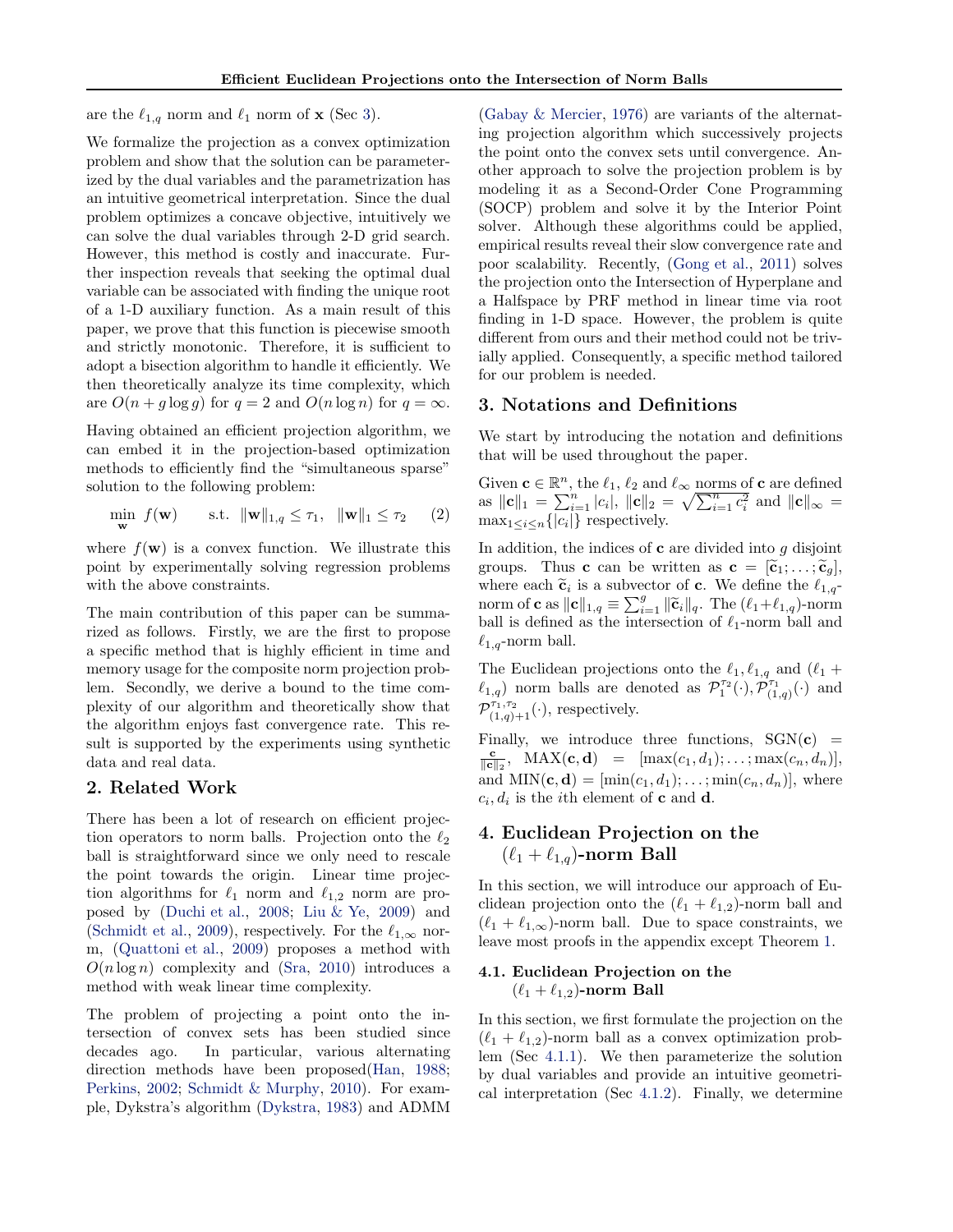the optimal dual variable values by finding the unique zero point of a monotonic function with a bisection algorithm (Sec 4.1.3).

### 4.1.1. Problem Formulation

The Euclidean projection in  $\mathbb{R}^n$  for the  $(\ell_1 + \ell_{1,2})$ -norm ball can be formalized as

$$
\min_{\mathbf{x}} \quad \frac{1}{2} \|\mathbf{c} - \mathbf{x}\|_2^2 \quad \text{s.t.} \quad \|\mathbf{x}\|_{1,2} \le \tau_1, \ \|\mathbf{x}\|_1 \le \tau_2 \quad (3)
$$

where  $\tau_1$  ( $\tau_2$ ) specifies the radius of  $\ell_{1,2}$  ( $\ell_1$ ) norm ball.

Using the following proposition, we can reflect the point *c* to the positive orthant by simply setting  $c_i :=$  $|c_i|$  and later recover the original optimizer by set- $\text{ting } x_i^* := \text{sign}(c_i) \cdot x_i^*$ . Therefore, we simply assume  $c_i \geq 0, i = 1, 2, ..., n$  from now on.

**Proposition 1** *Let* **x** *∗ be the optimizer of problem*  $(3)$ *, then*  $x_i^*c_i \geq 0$ *,*  $i = 1, 2, ..., n$ *.* 

### 4.1.2. Parameterizing the Solution by Optimal Dual Variables

We can parameterize the solution **x** *<sup>∗</sup>* by the optimal dual variables  $\lambda_1^*$  and  $\lambda_2^*$  as shown in the following lemma, so that the KKT system (Sec A.1 in the appendix) is satisfied (Bach et al., 2011).

**Proposition 2** *Suppose*  $\mathbf{x}^*$ *,*  $\lambda_1^*$  *and*  $\lambda_2^*$  *are the primal and dual solutions respectively, then*

$$
\widetilde{\mathbf{x}}_k^* = SGN(MAX(\widetilde{\mathbf{c}}_k - \lambda_2^*\widetilde{\mathbf{e}}_k, \widetilde{\mathbf{0}}_k)) \cdot \max(\|MAX(\widetilde{\mathbf{c}}_k - \lambda_2^*\widetilde{\mathbf{e}}_k, \widetilde{\mathbf{0}}_k)\|_2 - \lambda_1^*, 0)
$$
\n(4)

*where*  $\tilde{\mathbf{e}}_k$  *is a vector of all* 1*s which has the same dimension as*  $\tilde{\mathbf{c}}_k$ *.* 

The solution has an intuitive geometrical interpretation.  $\frac{k}{\infty}$  is obtained by first translating  $\tilde{c}_k$  by MIN( $\tilde{c}_k$ ,  $\lambda_2^* \tilde{\mathbf{e}}$ ) units towards the origin and then shrinking by a factor of max $(\|\text{MAX}(\widetilde{\mathbf{c}}_k - \lambda_2^* \widetilde{\mathbf{e}}_k, \mathbf{0}_k)\|_2 - \lambda_1^*, 0$ . The geometrical interpretation is illustrated for the simple case where  $n = 2, g = 1$  in Figure 1. According to Proposition 1, it is sufficient to consider the projection in the positive orthant. We divide the region outside the constraint set into three sets (Region I, II and III in Figure 1). The projection in Region I corresponds to the degenerated case when  $\lambda_2^* = 0$ and thus  $\mathbf{x}^* = \mathcal{P}_1^{\tau_2}(\mathbf{c})$  (*A*<sub>1</sub> is projected to *B*<sub>1</sub>). The projection in Region II corresponds to the degenerated case when  $\lambda_1^* = 0$ , and thus  $\mathbf{x}^* = \mathcal{P}_{1,2}^{\tau_1}(\mathbf{c})$  ( $A_2$  is projected to  $B_2$ ). The projection in Region III corresponds to the case when  $\lambda_1^* > 0$  and  $\lambda_2^* > 0$ , where we should employ  $\mathcal{P}_{(1,2),1}$  ( $A_3$  is projected to  $B_3$ ). In this simple setting with only one group, we assume



*Figure 1.* Geometrical interpretation for parameterizing the solution by optimal dual variables. In this simple case, we illustrate the Euclidean projection of points with only  $g = 1$  group in 2-D space. Each point  $A_i$  is projected to the corresponding  $B_i$  through a path denoted by a bold arrow line. A quarter of the square and circle depict the *ℓ*<sup>1</sup> and  $\ell_{1,2}$  norm balls in the positive orthant respectively. The shaded area depicts the intersection of them.  $\lambda_2$  stands for the vertical height of the *Translation Path* and  $\lambda_1$  is the length of the *Stretch Path*.

 $c_i - \lambda_2^* > 0, i = 1, 2, ||\widetilde{\mathbf{c}}_1 - \lambda_2^* \widetilde{\mathbf{e}}_1||_2 > \lambda_1^*$ , and thus (4) is  $r = \text{sduced to } \widetilde{\mathbf{x}}_1^* = \text{SGN}(\widetilde{\mathbf{c}}_1 - \lambda_2^* \widetilde{\mathbf{e}}_1) \cdot (\|\widetilde{\mathbf{c}}_1 - \lambda_2^* \widetilde{\mathbf{e}}_1\|_2 - \lambda_1^*).$ 

One can find that  $\tilde{\mathbf{x}}_1^*$  (OB<sub>3</sub> in Figure 1) is actually a contraction of the translated unit vector  $\text{SGN}(\widetilde{\mathbf{c}}_1 - \mathbf{c})$  $\lambda_2^* \tilde{\mathbf{e}}_1$ ) by a factor ( $\|\tilde{\mathbf{e}}_1 - \lambda_2^* \tilde{\mathbf{e}}_1\|_2 - \lambda_1^*$ ). Hence the projection path is separated into two segments. The first segment is called *Translation Path*, which is  $\tilde{\mathbf{c}}_1 - \lambda_2^* \tilde{\mathbf{e}}_1$  $(A_3C_3)$  of height  $\lambda_2^*$  in Figure 1. The second segment is called *Stretch Path*, which is  $C_3B_3$  of length  $\lambda_1^*$  in Figure 1.

#### 4.1.3. Determining the Dual Variables

So far, we have transformed the Euclidean projection problem into determining the optimal dual variables  $\lambda_1^*$  and  $\lambda_2^*$ . In this section, we discuss how to determine the variables case by case. We first consider the trivial cases when at least one of  $\lambda_1^*$  and  $\lambda_2^*$  equals to zero.

- Case 1:  $\lambda_1^* = 0$  and  $\lambda_2^* = 0$ . This is the case when **c** is already in the  $(\ell_1 + \ell_{1,2})$ -norm ball (the shaded area in Figure 1) and no projection is needed. We can test this case by checking the  $\ell_1$  and  $\ell_{1,2}$ norms of **c**.
- Case 2:  $\lambda_1^* > 0$  and  $\lambda_2^* = 0$ . This is the case when  $\mathbf{x}^* = \mathcal{P}_{1,2}^{\tau_1}(\mathbf{c})$  (Region II in Figure 1). We can test this case by checking whether  $\mathcal{P}_{1,2}^{\tau_1}(\mathbf{c})$  lies in the  $\ell_1$ -norm ball.
- Case 3:  $\lambda_1^* = 0$  and  $\lambda_2^* > 0$ . This is the case when  $\mathbf{x}^* = \overline{P}_1^{\tau_2}(\mathbf{c})$  (Region I in Figure 1). We can test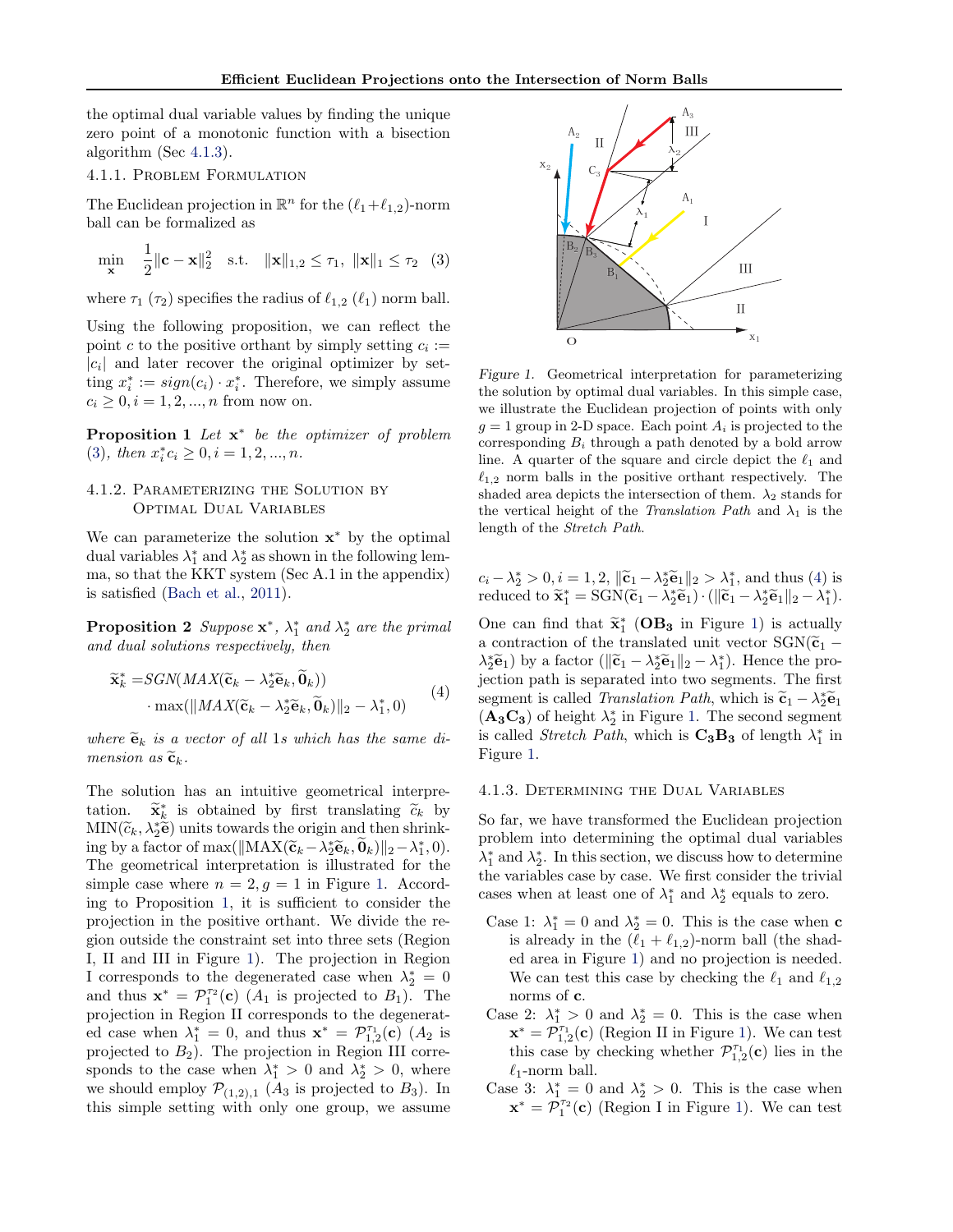this case by checking whether  $\mathcal{P}_1^{\tau_2}(\mathbf{c})$  lies in the  $\ell_{1,2}$ -norm ball.

Now we discuss the non-trivial case when  $\lambda_1^* > 0$  and  $\lambda_2^*$  > 0 (Region III in Figure 1). According to the complementary-slackness condition of the KKT system (See (3) and (4) in the appendix), the solution satisfies

$$
\sum_{i=1}^{g} \|\widetilde{\mathbf{x}}_i^*\|_2 = \tau_1, \qquad \sum_{j=1}^{n} |x_j^*| = \tau_2.
$$
 (5)

Substitute (4) into (5) and we get the two equations of  $\lambda_1$  and  $\lambda_2$ :

$$
\tau_1 = \sum_{i \in \mathcal{S}_{\lambda_1, \lambda_2}} [\|\text{MAX}(\widetilde{\mathbf{c}}_i - \lambda_2 \widetilde{\mathbf{e}}_i, \widetilde{\mathbf{0}}_i)\|_2 - \lambda_1] \tag{6}
$$

$$
\tau_2 = \sum_{i \in S_{\lambda_1, \lambda_2}} (1 - \frac{\lambda_1}{\|\text{MAX}(\widetilde{\mathbf{c}}_i - \lambda_2 \widetilde{\mathbf{e}}_i, \widetilde{\mathbf{0}}_i)\|_2})
$$

$$
\cdot \sum_{j \in S_{\lambda_2}^i} (c_{i,j} - \lambda_2)
$$
(7)

where  $S_{\lambda_1, \lambda_2} = \{i \mid ||MAX(\tilde{c}_i - \lambda_2 \tilde{e}_i, 0_i)||_2 >$ *λ*<sub>1</sub>} and  $S^i_{\lambda_2} = \{j \mid c_{i,j} > \lambda_2\}, i = 1, 2, ..., g$ . Now the task is to find a pair  $(\lambda_1^*, \lambda_2^*)$  which satisfies (6) and (7) simultaneously.

(6) implicitly defines a function  $\lambda_1(\lambda_2)$  and use this fact we obtain the following equation:

$$
\lambda_1(\lambda_2) = \frac{\sum_{i \in \mathcal{S}_{\lambda_1, \lambda_2}} ||\text{MAX}(\widetilde{\mathbf{c}}_i - \lambda_2 \widetilde{\mathbf{e}}_i, \widetilde{\mathbf{0}}_i)||_2 - \tau_1}{|\mathcal{S}_{\lambda_1, \lambda_2}|} \tag{8}
$$

Note that (8) does not define an explicit function  $\lambda_1(\lambda_2)$  since  $\lambda_1$  also appears on the right side of (8). For a detailed proof that  $\lambda_1$  is an implicit function of  $\lambda_2$ , please check Lemma 2 and Lemma 3 in the appendix.

By substituting  $\lambda_1(\lambda_2)$  into (7), it is easy to see that solving the equation system  $(6)$  and  $(7)$  is equivalent to finding the zero point of the following function:

$$
f(\lambda_2) = \sum_{i \in S_{\lambda_1(\lambda_2), \lambda_2}} (1 - \frac{\lambda_1(\lambda_2)}{\|\text{MAX}(\tilde{\mathbf{c}}_i - \lambda_2 \tilde{\mathbf{e}}_i, \tilde{\mathbf{0}}_i)\|_2})
$$
  

$$
\sum_{j \in S_{\lambda_2}^i} (c_{i,j} - \lambda_2) - \tau_2
$$
 (9)

The following theorem states that  $f(\lambda_2)$  is continuous, piece-wise smooth and monotone. The fact immediately leads to a bisection algorithm to efficiently find the zero point.

**Theorem 1** *1) f is a continuous piece-wise smooth function in*  $(0, \max\{c_{i,j}\})$ ; 2) *f is monotonically decreasing and it has a unique root in*  $(0, \max\{c_{i,j}\})$ *.* 

We leave the proof of the continuity and piecewise smooth property in the appendix (Lemma 5 in the appendix). Here we just prove the monotonicity of  $f(\lambda_2)$ . **Proof:** Because  $f(\lambda_2)$  is continuous and piecewise smooth in  $(0, \max\{c_{i,j}\})$ , it is sufficient to prove that  $f'(\lambda_2) \leq 0$  for  $\lambda_2 \in \mathbb{R}_+ \backslash \mathcal{E}$ , where  $\mathcal E$  is a set containing finite points as defined in Lemma 4 in the appendix. For such points, by Lemma 4, we can always find an interval  $(a, b)$  where  $S_{\lambda_1, \lambda_2}$  and  $S_{\lambda_2}^i$  do not change, hence we can denote  $S_1 = S_{\lambda_1, \lambda_2}$  and  $S_2^i = S_{\lambda_2}^i$  here for simplicity.

Denote  $|| \cdot ||_1^i = \sum_{j \in S_2^i} (c_{i,j} - \lambda_2)$  and  $|| \cdot ||_2^i =$  $\sqrt{\sum_{j \in S_2^i} (c_{i,j} - \lambda_2)^2}$ . Within the interval, we assume  $\| \cdot \|_2^i$  ≥  $\lambda_1(\lambda_2)$ . Therefore,

$$
f'(\lambda_2) = -\sum_{i \in S_1} |\mathcal{S}_2^i| + \frac{1}{|\mathcal{S}_1|} (\sum_{i \in S_1} \frac{\| \cdot \|^i_1}{\| \cdot \|^i_2})^2
$$
  

$$
+ \lambda_1(\lambda_2) \sum_{i \in S_1} \frac{|\mathcal{S}_2^i| - (\frac{\| \cdot \|^i_1}{\| \cdot \|^i_2})^2}{\| \cdot \|^i_2}
$$
  

$$
\leq -\sum_{i \in S_1} |\mathcal{S}_2^i| + \frac{1}{|\mathcal{S}_1|} (\sum_{i \in S_1} \frac{\| \cdot \|^i_1}{\| \cdot \|^i_2})^2
$$
  

$$
+ \min \{ \|\cdot \|^i_2 \} \sum_{i \in S_1} \frac{|\mathcal{S}_2^i| - (\frac{\| \cdot \|^i_1}{\| \cdot \|^i_2})^2}{\min \{ \|\cdot \|^i_2 \}}
$$
  

$$
\leq |\mathcal{S}_1| [(\frac{1}{|\mathcal{S}_1|} \sum_{i \in S_1} \frac{\| \cdot \|^i_1}{\| \cdot \|^i_2})^2 - \frac{1}{|\mathcal{S}_1|} \sum_{i \in S_1} (\frac{\| \cdot \|^i_1}{\| \cdot \|^i_2})^2 ]
$$
  

$$
\leq 0
$$

Since  $f(0) > 0$  and  $f(\max\{c_{i,j}\}) < 0$  and  $\mathcal E$  is finite, there exists one and only one root in  $[0, \max\{c_{i,j}\}]$ .  $\Box$ 

Given the theorem above, it is sufficient to apply a bisection algorithm to  $f(\lambda_2)$  to find its unique root. Note that it is non-trivial to evaluate  $\lambda_1(\lambda_2)$  since (8) is not a definition of the function, as we discussed before. Now we introduce an algorithm *FindLambda1* to tackle it. More specifically, we first sort all the groups MAX $(\tilde{\mathbf{c}}_k - \lambda_2 \tilde{\mathbf{e}}_k, \tilde{\mathbf{0}}_k)$ ,  $k = 1, 2, \dots g$  in ascending order w.r.t their *ℓ*2-norms. Then we repeatedly add the group indexes one at a time to the active group set  $S_{\lambda_1, \lambda_2}$ , calculating the corresponding  $\lambda_1$  and checking its validity. This process stops as soon as  $\lambda_1$ ,  $\lambda_2$  and  $S_{\lambda_1,\lambda_2}$  are all consistent.

**Complexity Analysis:** Given the tolerance  $\epsilon$ , the bisection projection algorithm converges after no more than  $\lceil \log_2 \lfloor \max_i(c_i)/\epsilon \rfloor \rceil$  outermost iterations (lines 4-21 in Algorithm 1). In each iteration, *FindLambda1* dominates the complexity. In Algorithm 2, line 4 costs  $O(n)$  flops. While additional  $O(n)$  flops are needed for calculating the *ℓ*2-norm of each group, the sort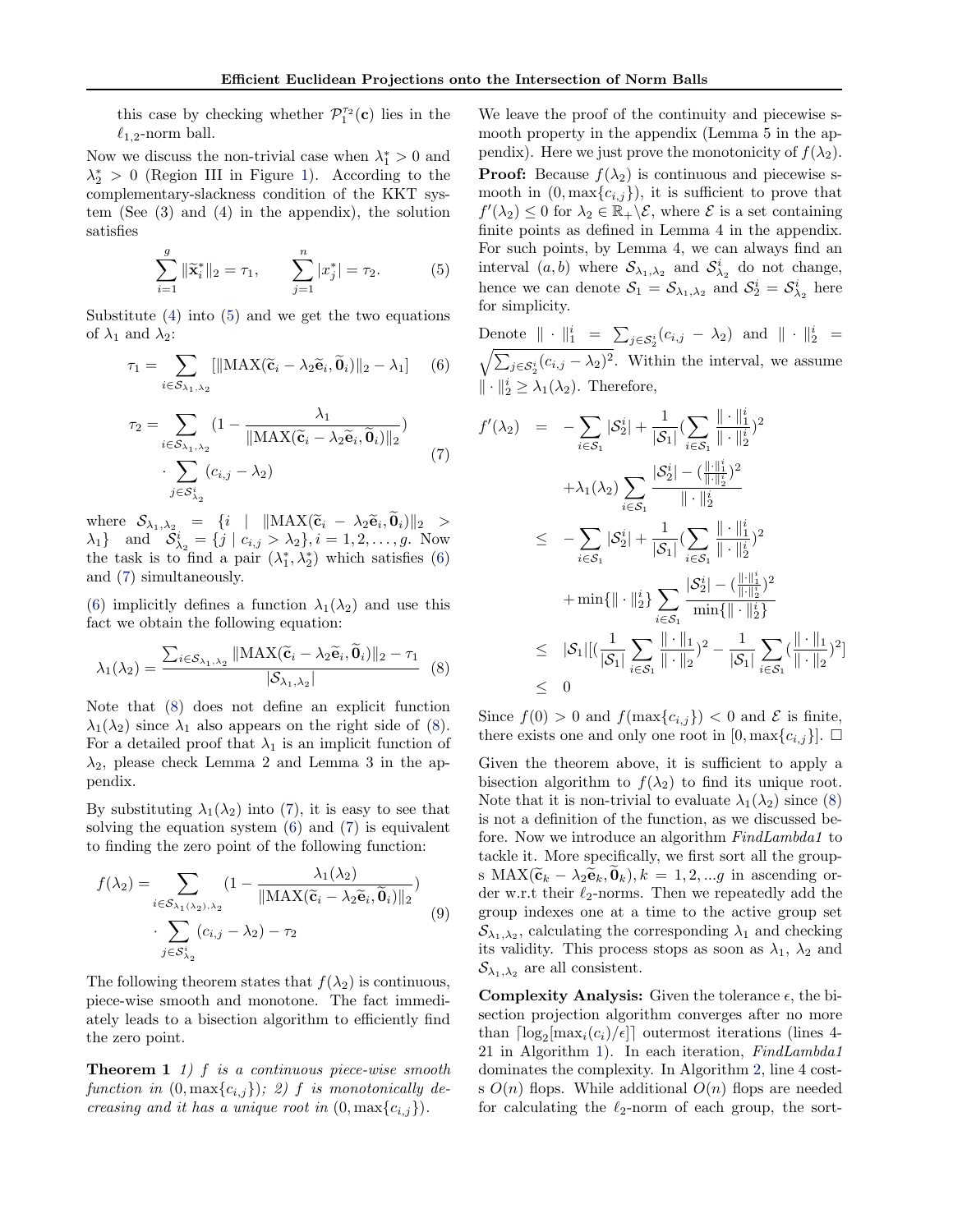**Algorithm 1**  $\ell_1 + \ell_{1,2}$  Projection

1: **Input: c**, group Index of each  $c_i$ ,  $\tau_1$ ,  $\tau_2$ ,  $\epsilon$ . 2: **Output:**  $\lambda_1$ ,  $\lambda_2$ , **x**. 3:  $left = 0; right = max\{c_{i,j}\};$ 4: **while** true **do** 5:  $\lambda_2 = (left + right)/(2)$ ; 6:  $[\lambda_1, is Lambda1Found] = FindLambda1(c, \lambda_2, group)$ Index of each *ci*); 7: **if** *isLambda*1*F ound* == *true* **then** 8: Evaluate  $f(\lambda_2)$  according to (9); 9: **if**  $|f(\lambda_2)| < \epsilon$  then 10: **break;** 11: **else** 12: **if**  $f(\lambda_2) < -\epsilon$  **then** 13:  $right = \lambda_2;$ 14: **else** 15:  $left = \lambda_2;$ 16: **end if** 17: **end if** 18: **else** 19:  $right = \lambda_2$ ; 20: **end if** 21: **end while** 22: Calculate **x** according to (4);

ing in line 5 takes  $O(g \log g)$  flops. Finally, the complexity of line 7 to line 14 is  $O(q)$ . Therefore, the overall time complexity for the projection algorithm is  $\lceil \log_2 \left[ \max_i(c_i)/\epsilon \right] \rceil \cdot O(n + g \log g).$ 

### **4.2. Euclidean Projection on the**  $(\ell_1 + \ell_{1,\infty})$ -norm Ball

The projection onto the  $(\ell_1 + \ell_{1,\infty})$ -norm ball could also be addressed by a bisection algorithm. We first introduce a variable **d**, and then give an equivalent formulation of the projection problem (1) for  $q = \infty$ as follows:

$$
\min_{\mathbf{x}, \mathbf{d}} \quad \frac{1}{2} \|\mathbf{c} - \mathbf{x}\|_2^2
$$
\n
$$
\text{s.t.} \quad x_{i,j} \le d_i (i = 1, 2, \dots g), \sum_{i=1}^g d_i \le \tau_1, \quad (10)
$$
\n
$$
\|\mathbf{x}\|_1 \le \tau_2, \ x_{i,j} \ge 0, d_i \ge 0.
$$

Note that the formulation above differs from (Quattoni et al., 2009) in the additional term  $\|\mathbf{x}\|_1 \leq$ *τ*2. Similar to Sec 4.1.2, given the KKT system (in the appendix), we can parameterize the solution **x** *<sup>∗</sup>* using **d**<sup>\*</sup> and optimal dual variables  $\lambda_1^*$  and  $\lambda_2^*$ :

**Proposition 3** Suppose  $\mathbf{x}^*$ ,  $\mathbf{d}^*$  and  $\lambda_1^*$ ,  $\lambda_2^*$  are the *primal and dual solution respectively, then*

$$
x_{i,j}^* = \min(\max(c_{i,j} - \lambda_2^*, 0), d_i^*),
$$

$$
d_i^* = \frac{\sum_{j \in S_{\lambda_2^*}^{i,1}} (c_{i,j} - \lambda_2^*) - \lambda_1^*}{|S_{\lambda_2^*}^{i,1}|},
$$

$$
\lambda_1^* = \frac{\sum_{i \in \mathcal{S}_{\lambda_2^*}} \frac{\sum_{j \in \mathcal{S}_{\lambda_2^*}^{i,1}(c_{i,j} - \lambda_2^*) - \tau_1}}{|\mathcal{S}_{\lambda_2^*}^{i,1}|}}{\sum_{i \in \mathcal{S}_{\lambda_2^*}} \frac{1}{|\mathcal{S}_{\lambda_2^*}^{i,1}|}}}
$$

*,*

where  $S^i_{\lambda_2^*} \equiv \{j|c_{i,j} - \lambda_2^* > 0\} = S^{i,1}_{\lambda_2^*} \bigcup S^{i,2}_{\lambda_2^*}, S^{i,1}_{\lambda_2^*} =$  $\{j|c_{i,j} - \lambda_2^* > d_i\}$  and  $S_{\lambda_2^*}^{i,2} = \{j|0 < c_{i,j} - \lambda_2^* \leq d_i\}.$ 

The proposition above reveals that  $\mathbf{x}_{i,j}^*$ ,  $\mathbf{d}^*$  and  $\lambda_1^*$  can all be viewed as functions of  $\lambda_2^*$ . We can substitute the above equations into the KKT system and show that  $\lambda_2^*$  is the zero point of the following function

$$
h(\lambda_2) = \sum_{i} \sum_{j} \min(\max(c_{i,j} - \lambda_2, 0), d_i(\lambda_2)) - \tau_2
$$

We can prove that  $h(\lambda_2)$  is a strictly monotonically decreasing function:

**Theorem 2** *1) h is a continuous piece-wise smooth function in*  $(0, \max\{c_{i,j}\})$ ; 2) *h is monotonically decreasing and it has a unique root in*  $(0, \max\{c_{i,j}\})$ .

**Complexity Analysis:** Based upon the above theorem, we can determine  $\lambda_2^*$  using the bisection Algorithm 3. For a given  $\lambda_2$ ,  $\forall i, j, \max(c_{i,j} - \lambda_2, 0)$  is determined, (Quattoni et al., 2009) shows that  $\lambda_1^*$  and  $d^*$ can be solved with time complexity  $O(n \log n)$ . Therefore, the total time complexity of the bisection algorithm is  $\lceil \log_2[\max_{i,j}(c_{i,j})/\epsilon] \rceil \cdot O(n \log n)$ .

# **5. Experiments**

In this section, we demonstrate the efficiency and effectiveness of the proposed projection algorithm in experiments using synthetic and real-world data. Due to the space limitation, we only show the result of  $\ell_1 + \ell_{1,2}$ , and the case of  $\ell_1 + \ell_{1,\infty}$  is shown in the appendix.

### **5.1. Efficiency of the Proposed Projection Algorithms**

We first compare our methods to Interior Point (IP) method and alternating projection methods which are also applicable in solving the Euclidean projection problem. For IP, we use a highly optimized commercial software MOSEK<sup>1</sup>. For alternating projection methods, as there is no algorithm specifically tailored for our problem, we compare with two widely used representative algorithms – Dykstra's algorithm and ADMM algorithm. Both algorithms generate a sequence of points whose limit is the orthogonal projection onto the intersection of convex sets  $2$ .

<sup>&</sup>lt;sup>1</sup>We reformulate the problem as an SOCP problem. Please refer to the appendix for the SOCP formulation.

<sup>2</sup>Check Sec G in Appendix for more details.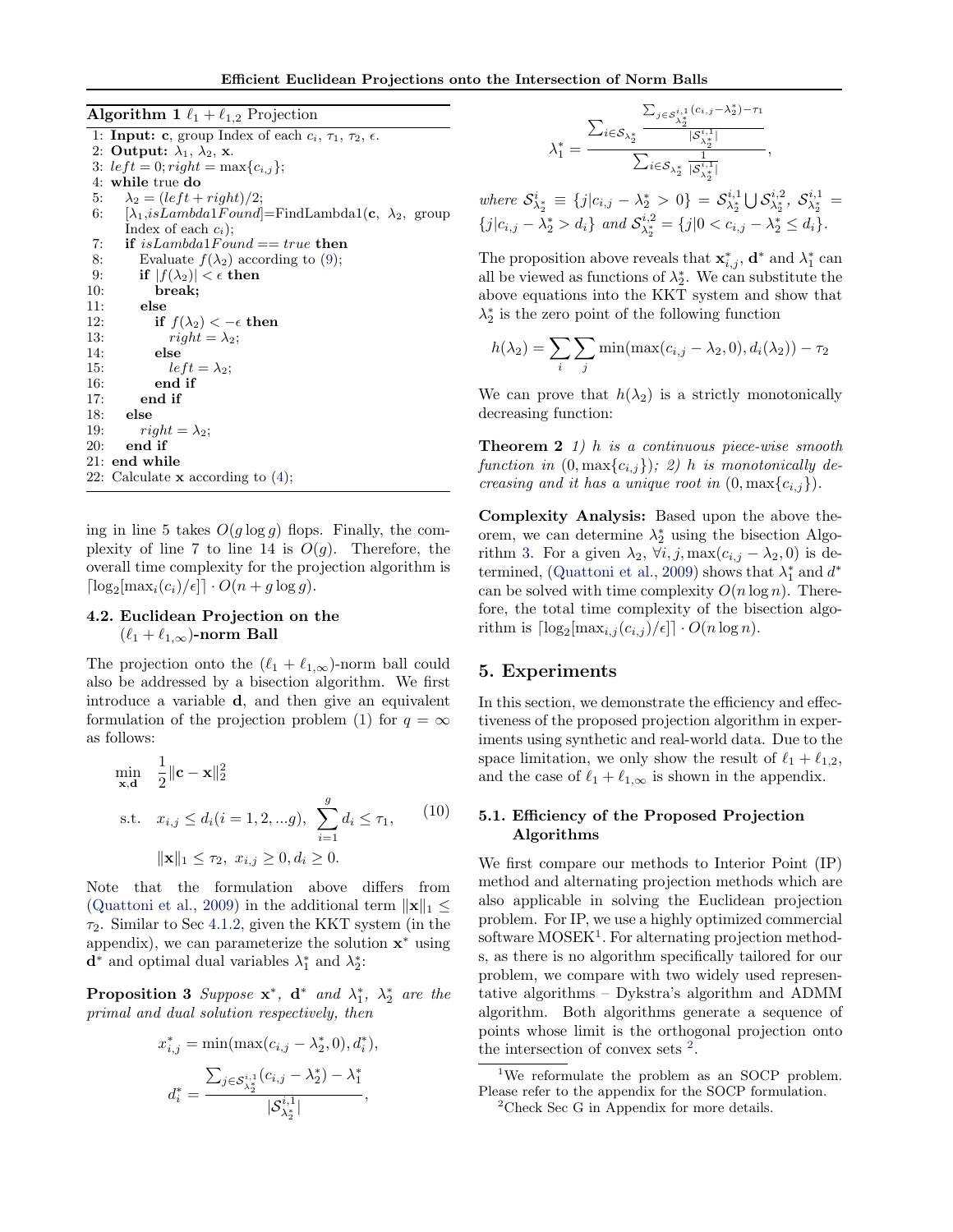Note that all methods in the comparison apply  $\mathcal{P}_1^{\tau_2}(\cdot)$ in Region I and  $\mathcal{P}_{1,2}^{\tau_1}(\cdot)$  in Region II. Therefore, we first show the time cost for the shared modules  $\mathcal{P}_{1,q}^{\tau_1}(\cdot)$ and  $\mathcal{P}_1^{\tau_2}(\cdot)$ , and then compare the different projection methods in Region III. To estimate the expected running time of each method, we estimate the volume of the three regions by Monte Carlo method with uniform sampling distribution.

We generate synthetic data with different number of groups *g* and dimensions *n*. Specifically, each dimension of a point is sampled uniformly in  $[-10^3, 10^3]$ , and  $\tau_1^{(2)} = 5, \tau_2^{(2)} = 6, \tau_1^{(\infty)} = 5, \tau_2^{(\infty)} = 10.$  Each method is run for 10 times to calculate the average running time and standard deviation. To estimate the area of each region, we sampled 10,000 i.i.d points.

### **Algorithm 2** FindLambda1

1: **Input: c**,  $\lambda_2$ , group Index of each  $c_i$ . 2: **Output:** *λ*1, *isLambda*1*F ound*. 3: *isLambda*1*F ound* = *false*; 4: **for each** *i* **do**  $x_i = \max(c_i - \lambda_2, 0);$ 5: Sort the groups of  $\tilde{\mathbf{x}}$  in ascending order, w.r.t their  $\ell_2$ norms; 6:  $sum = 0$ ; 7: **for**  $i = g$  **down to** 1 **do** 8:  $sum = sum + ||\tilde{\mathbf{x}}_i||_2;$ <br>9:  $\lambda_1 = (sum - \tau_1)/(q - \tau_2)$ 9:  $\lambda_1 = (sum - \tau_1)/(g - i + 1);$ <br>10: **if**  $(i > 1$  and  $\|\tilde{\mathbf{x}}_{i-1}\|_2 < \lambda_1$ **if**  $(i > 1$  **and**  $\|\tilde{\mathbf{x}}_{i-1}\|_2 < \lambda_1 \le \|\tilde{\mathbf{x}}_i\|_2$  **or**  $(i == 1)$ **and**  $0 < \lambda_1 \leq ||\tilde{\mathbf{x}}_1||_2$  **then** 11: *isLambda*1*F ound* = *true*; 12: break; 13: **end if** 14: **end for**

**Algorithm 3**  $\ell_1 + \ell_{1,\infty}$  Projection

1: **Input: c**, group Index of each  $c_i$ ,  $\tau_1$ ,  $\tau_2$ ,  $\epsilon$ . 2: **Output:**  $\lambda_2, \lambda_1, \mathbf{x}$ . 3: Initialization; 4: **while**  $|h(\lambda_2)| > \epsilon$  do 5: **if**  $h(\lambda_2) > \epsilon$  **then** 6:  $left = \lambda_2;$ 7: **else** 8:  $right = \lambda_2;$ 9: **end if** 10:  $\lambda_2 = (left + right)/2;$ 11: **for each** *i, j* **do**  $x_{i,j} = \max(c_{i,j} - \lambda_2, 0);$ 12:  $\left[\mathbf{x}, \mathbf{d}, \lambda_2, \lambda_1\right] = \mathcal{P}_{(1,\infty)}^{\tau_1}(\mathbf{x});$ 13: Evaluate  $h(\lambda_2)$ ; 14: **end while**

In our proposed projection method, as in each step the bisection algorithm halves the range of  $\lambda_2$ , we stop when the range is smaller than 10*−*<sup>9</sup> . For Dykstra's algorithm and ADMM algorithm, we stop when the *ℓ*2norm of two consecutive projected points falls below 10*−*<sup>9</sup> . For IP, we stop it if the duality gap is below 10<sup>−9</sup>. Table 1 summarizes the results for  $q = 2$ .

We can observe from the table that: 1) our proposed technique is significantly faster than IP and alternating projection methods (Dykstra and ADMM) in Region III; 2) our method scales well to large problems.

Compared with IP, which is the runner-up algorithm in speed, our algorithm is more memory efficient since very little extra space is needed, whereas IP introduces several groups of auxiliary variables.

Compared with Dykstra's algorithm and ADMM algorithm, our method takes much less iterations to converge. As we discussed before, the number of iterations of our algorithm is bounded by  $\lceil \log_2 \lfloor \max_i(c_i)/\epsilon \rfloor \rceil$ . When  $n = 1000$  and  $q = 100$ , it can be calculated that our algorithm takes no more than 30 iterations. On the other hand, empirical study shows that Dykstra's algorithm takes 692*±*247 iterations to converge in Region III. A closer study also shows that Dykstra's algorithm suffers from a high variance in iterations, which may be related to the order of projections. For example,  $692 \pm 247$  iterations are taken if we first project onto the  $\ell_1$ -norm ball, whereas  $3460 \pm 565$  iterations are taken if we first project onto the  $\ell_{1,2}$ -norm ball.

We also analyze the volume of each region by Monte Carlo sampling method. Table 2 indicates that the probability for a point falling in Region III may be very high. Because our algorithm runs much faster than competitors in Region III, its expected running time can be much shorter in general.

# **5.2. Efficiency of the Projection-based Methods in Linear Regression with Composite Norm Constraints**

In this section, we show that embedded with our proposed projection operator, various projection-based method can efficiently optimize the composite norm constrained linear regression problem. These projection-based methods significantly outperform the baseline method in speed.

We embed our projection operator into three types of projection-based optimization framework, including Projected Gradient method (PG), Nesterov's optimal first-order method (Nesterov) and Projected Quasi-Newton method (PQN).

We synthesize a small-sized data and a medium-sized data. For the small-sized data, we adopt the experiment setting in (Friedman et al., 2010). We create the coefficient vector  $\mathbf{w} \in \mathbb{R}^{100}$  divided in ten blocks of ten, where the last four blocks are set to all ze-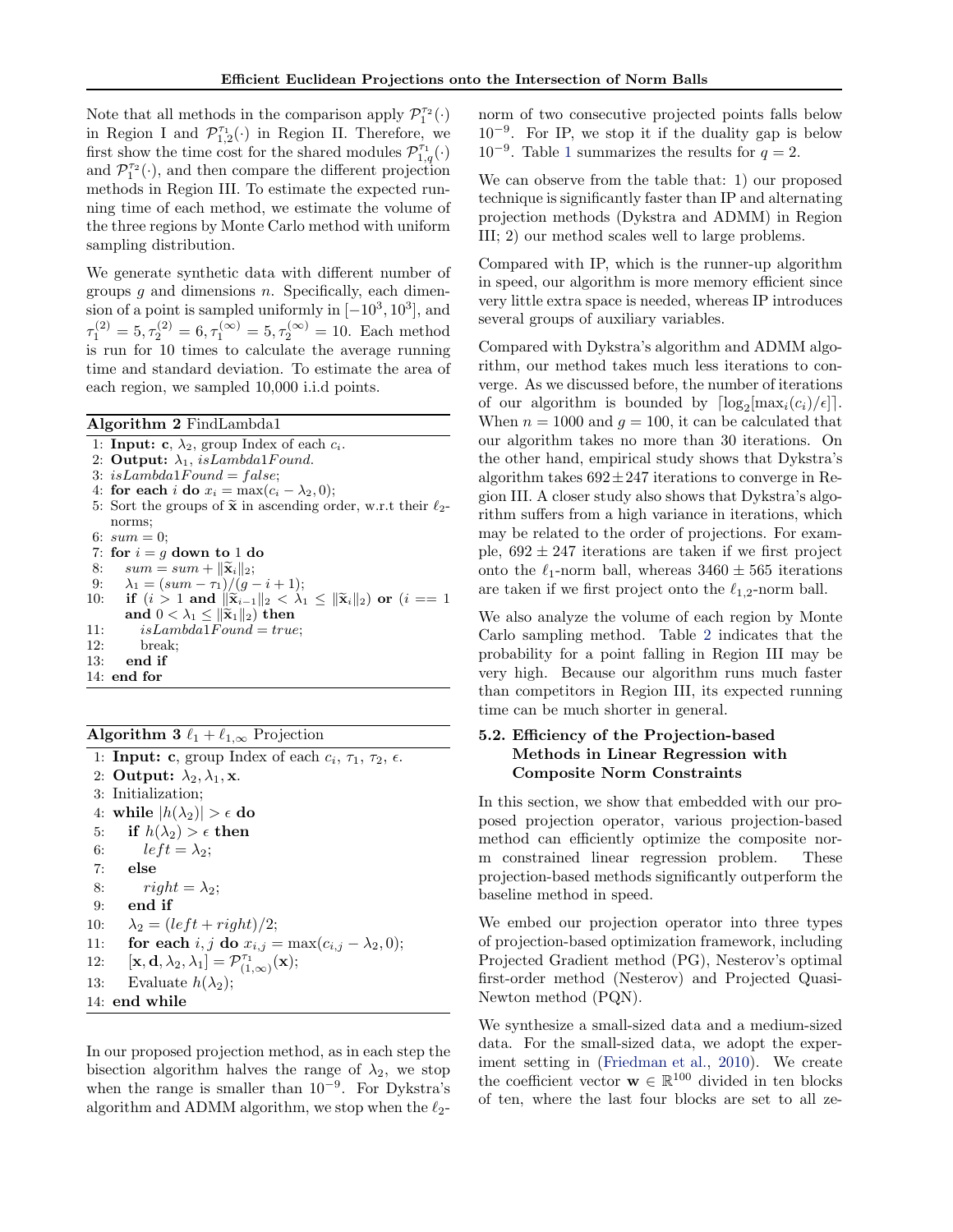**Efficient Euclidean Projections onto the Intersection of Norm Balls**

| (g, n)         | $\ell_{1,2}$ in Region I | $\ell_1$ in Region II | $\ell_1 + \ell_{1,2}$ in Region III |                             |                |                 |
|----------------|--------------------------|-----------------------|-------------------------------------|-----------------------------|----------------|-----------------|
|                |                          |                       | Dvkstra                             | <b>ADMM</b>                 | IΡ             | Our Algo        |
| $(10, 10^2)$   | $0.158 + 0.039$          | $0.039 + 0.014$       | $397 + 9.00$                        | $54.4 + 5.3$                | $9.10 + 0.8$   | $0.292 + 0.130$ |
| $(10, 10^3)$   | $0.324 \pm 0.702$        | $0.067 \pm 0.024$     | $124 \pm 66.0$                      | $42.2 + 5.4$                | $37.5 + 2.6$   | $0.451 + 0.065$ |
| $(10, 10^4)$   | $1.40 \pm 0.270$         | $0.30 \pm 0.06$       | $171 + 108$                         | $78.7 + 38.2$               | $383 + 19.8$   | $2.80 + 0.390$  |
| $(10^2, 10^3)$ | $1.40 + 0.280$           | $0.067 + 0.024$       | $4990 + 3680$                       | $2434 \pm 633$              | $41.1 + 2.20$  | $1.60\pm0.380$  |
| $(10^2, 10^5)$ | $53.0 \pm 2.9$           | $2.57 \pm 0.35$       | $28100 \pm 6760$                    | $17244 + 4390$              | $4460 + 110$   | $66+2$          |
| $(10^3, 10^5)$ | $460 \pm 8$              | $2.60 \pm 0.360$      | $(1.7 \pm 0.5) \times 10^6$         | $(6.0 \pm 2.3) \times 10^5$ | $30141 + 1792$ | $492 + 16$      |

*Table 1.* Running time (in ms) of Dykstra's algorithm, ADMM, IP, and our method. The *ℓ*<sup>1</sup> and *ℓ*1*,q* norm projections are shared modules for all three methods.

| (g,n)                  | $\ell_1 + \ell_{1,2}$            | (q, n)         | $\ell_1 + \ell_{1,2}$ |
|------------------------|----------------------------------|----------------|-----------------------|
| $(10, 10^2)$           | $(0, 0.03, 0.97)$ $(10^2, 10^3)$ |                | (0, 0.01, 0.99)       |
| $(10, 10^3)$           | (0, 0.14, 0.86)                  | $(10^2, 10^5)$ | (0,0,1)               |
| (10, 10 <sup>4</sup> ) | $(0, 0.64, 0.36)$ $(10^3, 10^5)$ |                | (0,0,1)               |

*Table 2.* Region Distribution for  $\ell_1 + \ell_{1,2}$ . Numbers in tuples are probabilities of uniformly generated point falling in (Region I, Region II, Region III). These probabilities are estimated by Monte Carlo simulation.

ros and the first six blocks have 10, 8, 6, 4, 2 and 1 non-zero entries respectively. All the non-zero coefficients are randomly chosen as *±*1. Then we generate  $N = 200$  observations  $y \in \mathbb{R}^{200}$  by setting  $y = Xw + \epsilon$ , where  $X \in \mathbb{R}^{200 \times 100}$  denotes the synthetic data points of standard Gaussian distribution with correlation 0.2 within a group and zero otherwise and  $\epsilon \in \mathbb{R}^{200}$  is a Gaussian noise vector with standard deviation 4*.*0 in each entry. For the medium-sized data, the data generation process is similar except that the first six blocks have 100, 80, 60, 40, 20 and 10 non-zero entries respectively for 4000 observations.

Since the generated **w** exhibits sparsity in both group level and individual level, it is natural to recover **w** by solving the following constrained linear regression problem  $(q = 2 \text{ or } \infty)$ :

$$
\min \ \frac{1}{2} \|\mathbf{y} - X\mathbf{w}\|_2^2 \quad \text{s.t.} \ \|\mathbf{w}\|_{1,q} \le \tau_1^{(q)}, \ \|\mathbf{w}\|_1 \le \tau_2^{(q)}
$$

We choose Interior Point method as the baseline to solve the above problem for its efficiency. Embedded with our efficient projection operator, all projectionbased algorithms (PG, Nesterov and PQN) take much less time and memory than IP to converge to the same accuracy (10<sup>-9</sup>) (see Table 3 for time used). We note that, projection-based methods usually take much more iterations to converge than IP (see Figure 2, and the projection operator may be invoked several times per iteration. Hence, the efficiency of the projection operator greatly impact the performance.



*Figure 2.* Number of iterations on linear regression with  $(\ell_1 + \ell_{1,2})$ -norm constraint for different methods. With our efficient projection operator, all three projection-based methods converge faster than IP even though they take more iterations.

# **5.3. Classification Performance in Multi-task Learning**

In this experiment, we show that using our efficient projection operator, with limited additional time cost, composite norm regularizer outperforms single norm regularizer in multi-task learning. In the multiple-task learning setting, there are  $r > 1$  response variables (each corresponding to a task) and a common set of *p* features. We hypothesize that, if the relevant features for each task are sparse and there is a large overlap of these relevant features across tasks, combining *ℓ*1*,q* norm and  $\ell_1$  norm will recover both the sparsity of each task and the sparsity shared across tasks.

We use handwritten digits recognition as test case. The input data are features of handwritten digits (0-9) extracted from a collection of Dutch utility maps(Asuncion & Newman, 2007). This dataset has been used by a number of papers as a reliable dataset for handwritten recognition algorithms(Jalali et al., 2010). There are  $r = 10$  tasks, and each sample consists of  $p = 649$  features. We use logistic regression as the classifier and constrain the classifier by  $\ell_1$  norm,  $\ell_{1,q}$  norm and  $\ell_1+\ell_{1,q}$  norm, respectively. PQN method is used to optimize the objective function.

We compare the running time and classification performance of each method. The classification performance is measured by the mean and standard deviation of the classification error. Results are obtained from ten ran-